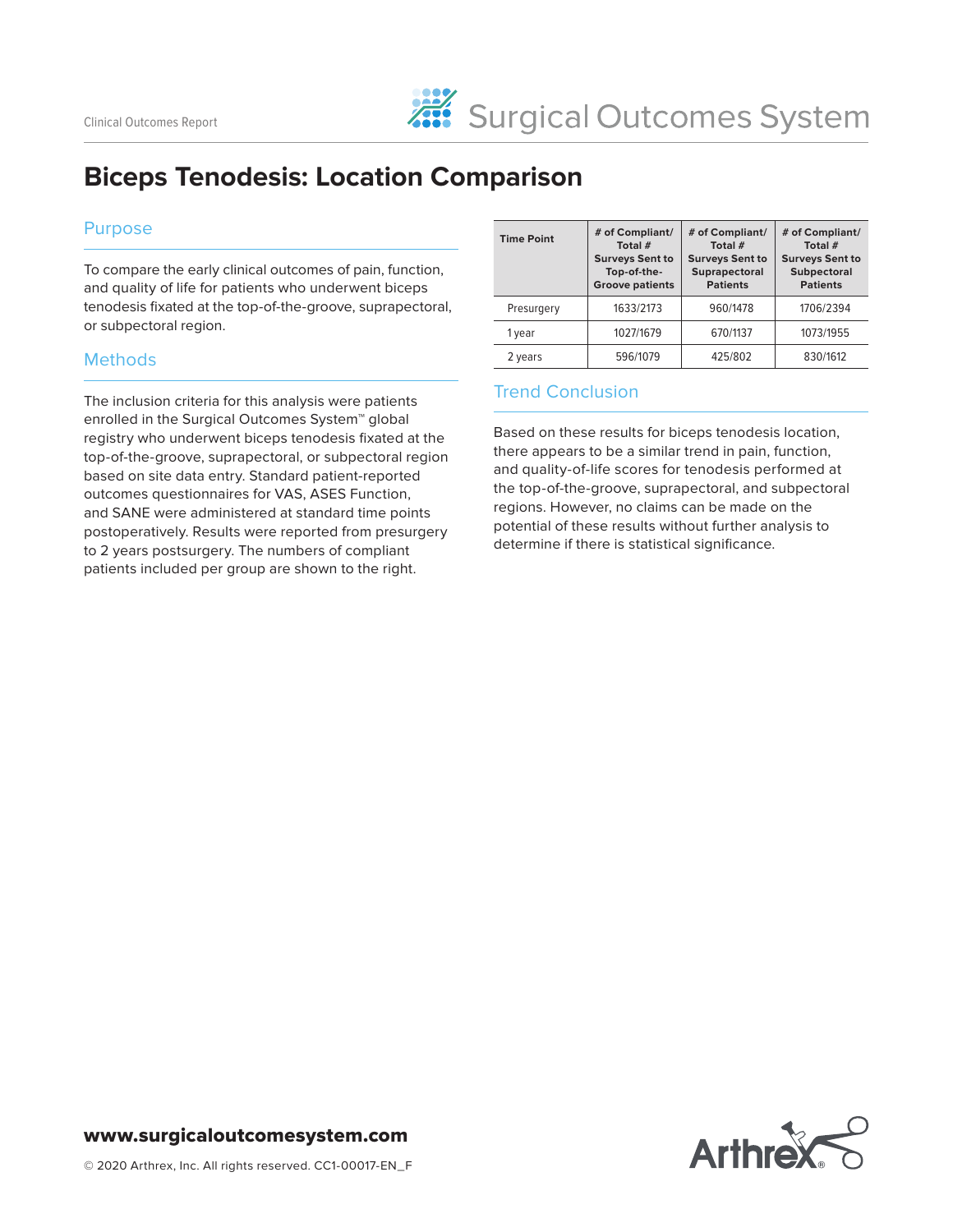

#### **Results**





**ASES Shoulder Function Score**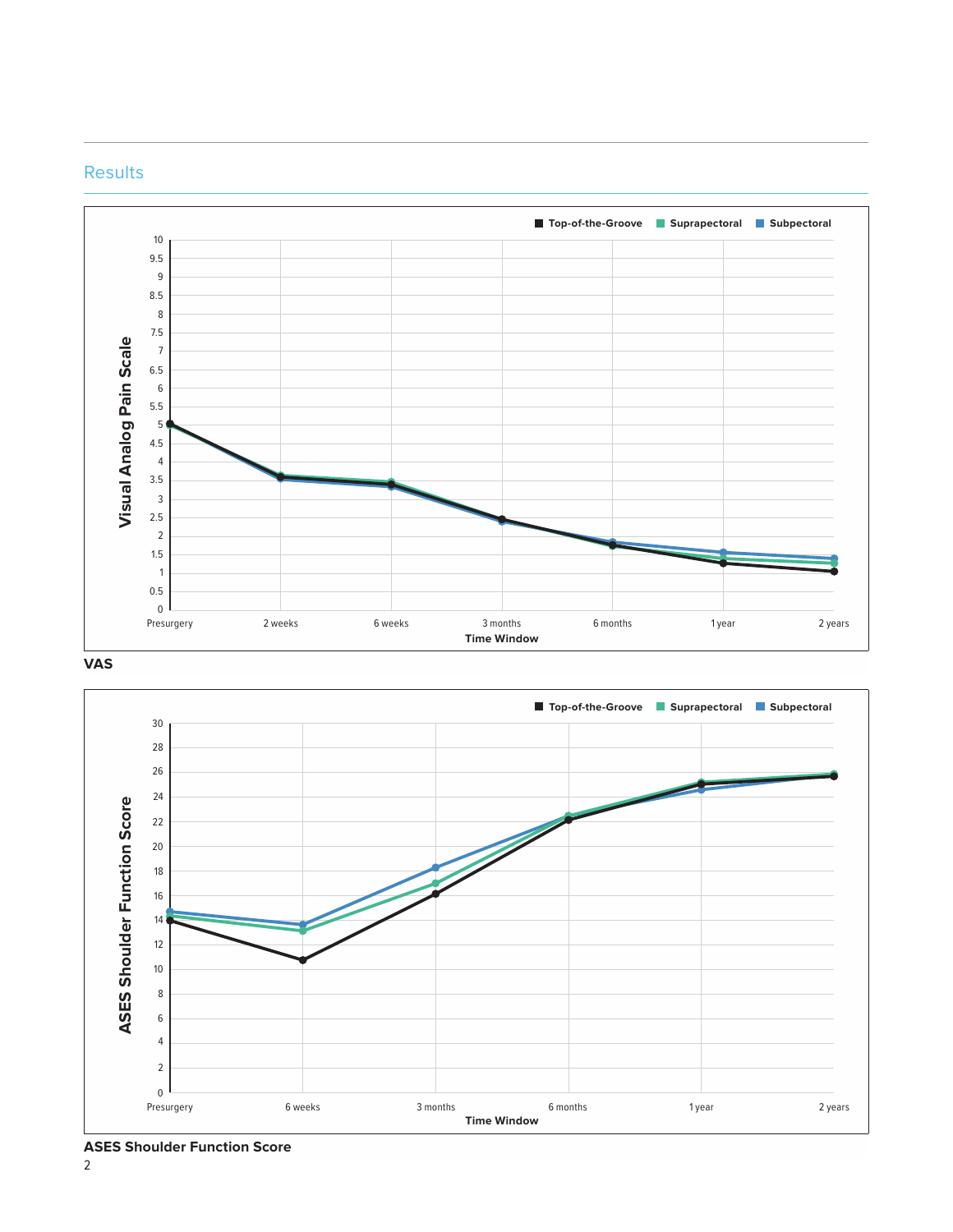



**SANE Score**